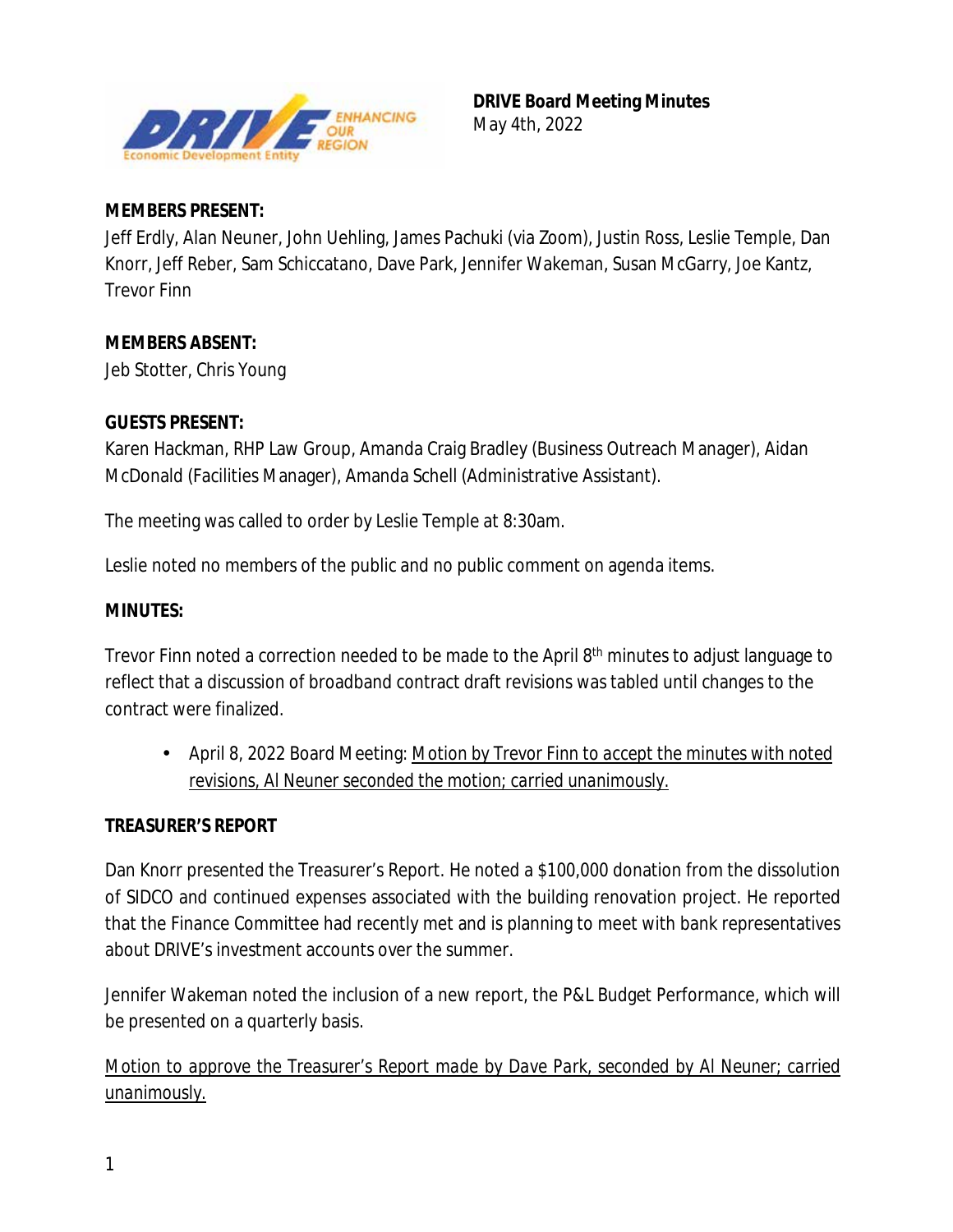### **STAFF REPORTS:**

# **Executive Director's Report:**

Jennifer Wakeman reported that April was replete with announcements of new business ventures, including the Encina Project in Point Township, as well as the Country View Family Farms' announcement to invest in Union County. A copy of a recent The Daily Item article about this project was provided for the Board to review. Wakeman noted that this project was the culmination of the collaborative efforts of DRIVE, Focus Central PA, and the North Shore railroad marketing team.

She reported on the numerous collaborations DRIVE is engaging in with various public partners, as well as private enterprise to continue to support and grow the regional economy.

Last, she informed the group that Tim Hippensteel had recently toured the Port of Philadelphia, along with Dave Park and Joe Kantz. Joe noted that the scale and organization of the operation there was most impressive. Additionally, there appeared to be regional export opportunities in the empty containers being shipped back overseas. Dave Park concurred that the volume of containers being moved through the port was amazing.

## **Business Retention & Expansion:**

Amanda Craig reported that she's made 15 business visits since January of this year. Additionally, KIZ tax credits were announced, with 5 regional businesses receiving awards. Craig continues to add new KIZ clients and visit businesses, as well as promote and grow social media presence in industry. She reported meeting and working with downtown partners for DRIVE to become more of a resource to their needs. Last, she shared that she's been working to support CommonGoods, the new website from the Commonwealth of PA that serves as a link to PA-made products with consumers.

Joe Kantz noted to the group that he's received a lot of inquires regarding the new Country View Family Farms business that's expanding in Union County. He clarified for the Board that the location would not be a hog farm. Additionally, he noted that most of the property would remain as farmland.

#### **OLD BUSINESS:**

Leslie Temple inquired if the group had any Old Business to address. Hearing none, she proceeded to New Business.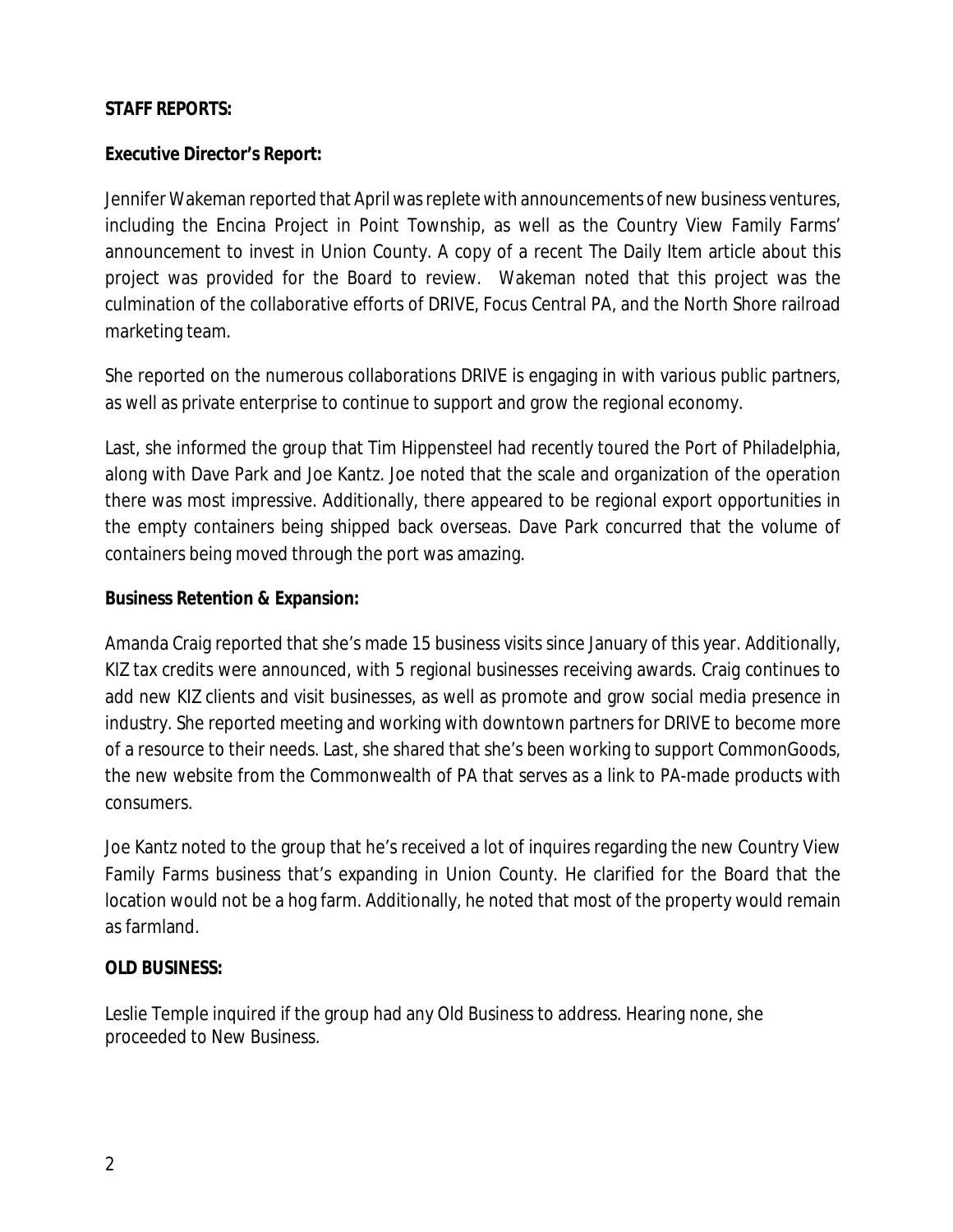#### **NEW BUSINESS:**

Jennifer Wakeman introduced the marked-up version of proposed new Articles of Agreement & Bylaws for the Board. Members should review and send comments prior to the next Board meeting, when it would be voted on. Karen Hackman noted that periodically revising these documents helps to streamline internal processes and governance of the organization.

Next, Wakeman then moved on to the new business of appointing a new Focus Central PA Board Member. After careful consideration of possible contenders, Wakeman proposed Derrick Backer of Northumberland County to fill the vacant seat.

# *Motion to appoint Derrick Backer to the Focus Central PA Board of Directors made by Sam Schiccatano, seconded by Joe Kantz; carried unanimously.*

Leslie Temple moved the meeting to Executive Session at 8:55am to discuss a real estate transaction.

The Executive Session ended at 9:27am.

*Motion to add an agenda item regarding a real estate transaction made by Jeff Reber, seconded by John Uehling; carried unanimously.*

Leslie Temple read the following Resolution:

# RESOLUTION

Resolved, that pursuant to Section D. of the Amended and Restated Articles of Agreement duly executed by the Boards of Commissioners of Columbia and Montour Counties and the Joinder Agreements of the Boards of Commissioners of Northumberland, Snyder, and Union Counties, DRIVE shall acquire approximately twelve (12) acres of real property situate in Sunbury, Northumberland County, Pennsylvania, for Project Carousel for the nominal sum of One Dollar pursuant to the terms and conditions of the unsigned Donation of Real Estate Agreement ("DREA") dated (for convenience purposes only) May 4, 2022.

Further Resolved that DRIVE's Executive Director Jennifer Wakeman is authorized to execute the DREA and all closing documents and to take all further action as may be necessary or convenient to fully perform all the obligations of DRIVE contained in the DREA Purchase Agreement dated (for convenience purposes only) May 4, 2022.

*Motion to accept the terms of the Resolution made by Al Neuner, seconded by Sam Schiccatano; carried unanimously.*

Leslie Temple adjourned the meeting at 9:30am.